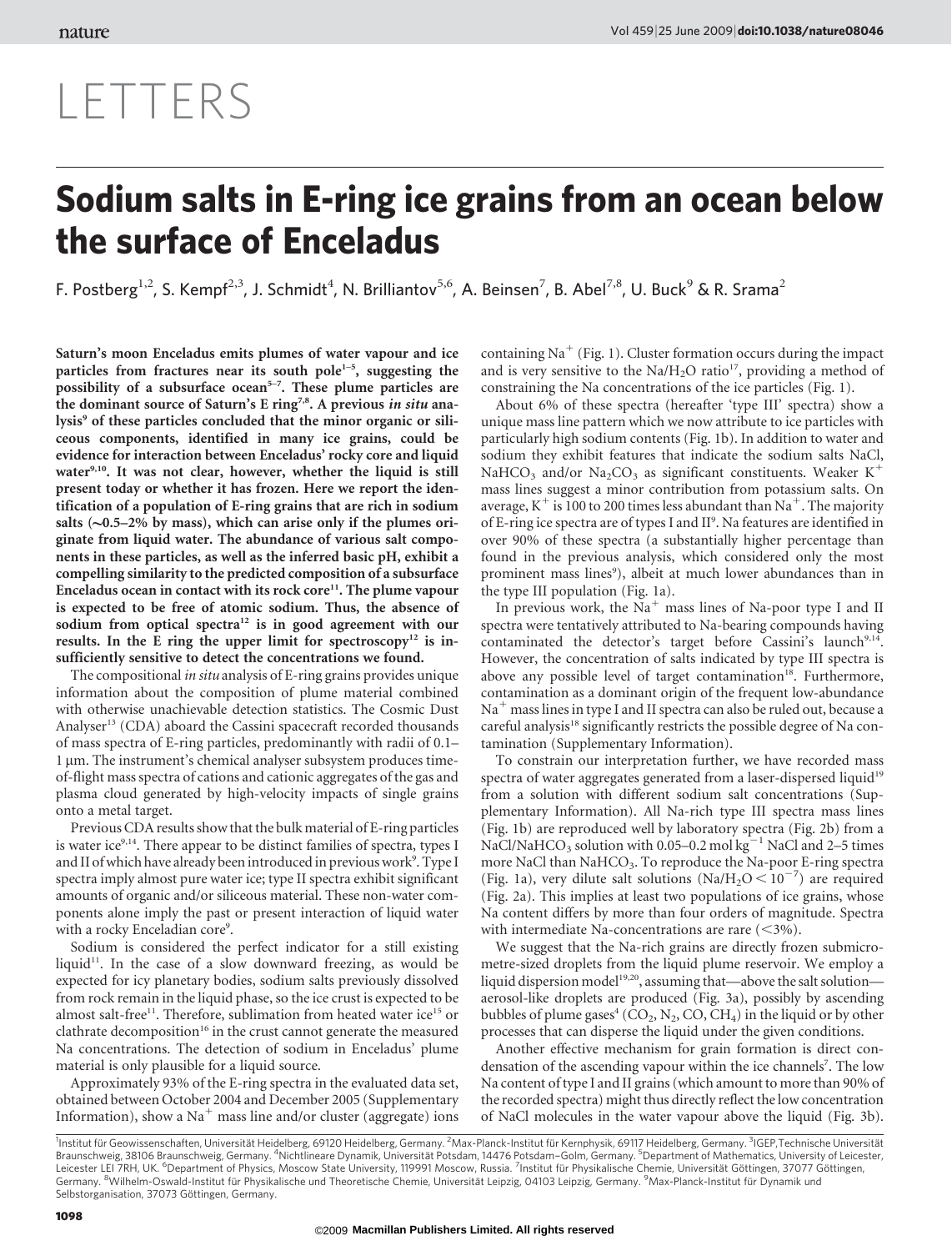



a, Spectrum of a Na-poorice particle (types I and II), dominated by a sequence of water cluster ions of the form  $H(H_2O)<sub>n</sub>$ <sup>+</sup>, ( $n = 2-8$ ). Weak mass lines of  $\mathrm{Na}^+$  and  $\mathrm{Na}$ -hydrate ions  $(\mathrm{Na}(\mathrm{H_2O})_n^+)$  are also present. The sensitivity of the detector to Na is at least several hundred times higher than to water, so the respective ice grains contain only traces of sodium. From the peak amplitudes we infer a varying Na/H<sub>2</sub>O mixing ratio within the Na-poor ice grains (types I<br>and II) of  $5 \times 10^{-5 \, (\pm 1)}$  to  $5 \times 10^{-8 \, (\pm 1)}$  (Supplementary Information). Often  $K^+$  (39u, where u means unified atomic mass units, or daltons) and its respective hydrates—K $\rm{(H_2O)_\textit{n}}^{+}$ —are also detectable. However, reliable determinations of the K concentrations have not been obtained, owing to overlapping of K spectral features with abundant water and Na-cluster mass lines. b, Co-added spectra of Na-rich water-ice particles (type III). Although the particles are still predominantly water, these spectra typically show very few pure water and Na-hydrate clusters, if any. They are characterized by an abundant Na<sup> $+$ </sup> mass line followed by a peak sequence of hydroxyl-cluster-ions  $\mathrm{Na}(\mathrm{NaOH})_{n}^{-+},$  representing the defining pattern of a type III spectrum. Laboratory experiments (Fig. 2) confirm that this cluster type is dominant only if the Na/H<sub>2</sub>O ratio exceeds  $10^{-3}$ . The pronounced appearance of  $Na(NaOH)<sub>n</sub>$  signatures also indicate an alkaline liquid. In addition, these spectra often show Na(NaCl)<sub>n</sub><sup>+</sup>, (where  $n = 1-3$ ), and Na(Na<sub>2</sub>CO<sub>3</sub>)<sup>+</sup>, which implies that NaCl followed by NaHCO<sub>3</sub> and/or  $Na<sub>2</sub>CO<sub>3</sub>$  are the main Nabearing compounds (also Fig. 2 and Supplementary Information). A small amount of  $K^+$  is also present. These are exactly the four most-abundant nonwater species predicted to exist in an ocean within Enceladus<sup>11</sup>.

Thermodynamically, a highly depleted NaCl gas phase in equilibrium with non-dissociated NaCl in the liquid<sup>11</sup> is in fact expected (Fig. 4 and Supplementary Information). A fraction of Na-free type I grains might also be ejecta from the surface of Enceladus, caused by micro-meteoroid impacts<sup>9</sup>.

For an ocean in equilibrium with a rocky Enceladus core,  $Na<sup>+</sup>$ concentrations of  $0.05-0.1 \text{ mol kg}^{-1}$ , an overall salinity of



Figure 2 <sup>|</sup> Reproduction of CDA measurements in the laboratory by laser dispersion<sup>19</sup> of salt water. Differences between the laboratory experiments (laser shot on a liquid) and CDA (high-speed impact of an ice grain), have no effect on our interpretation (Supplementary Information). What is important is that both measurements, in the laboratory and at Enceladus, start from a similar liquid solution. a, Cation spectrum of water with  $10^{-6}$  mol kg<sup>-1</sup> NaCl (Na/H<sub>2</sub>O  $\approx$  2  $\times$  10<sup>-8</sup>). It shows the same cluster characteristics as Na-poor (types I and II) E-ring grains (Fig. 1a).  $\mathrm{H(H_2O)}_n^+$ clusters dominate but Na<sup>+</sup> and its hydrates—Na(H<sub>2</sub>O)<sub>n</sub><sup>+</sup>—are also present. The NaCl concentration of Na-poor spectra inferred from the laboratory experiments is at the lower boundary of our earlier estimates (Fig. 1a). b, Ion spectrum of water with 0.2 mol kg<sup>-1</sup> NaCl and 0.1 mol kg<sup>-1</sup> NaHCO<sub>3</sub> (Na/  $\hat{H}_2O \approx 5 \times 10^{-3}$ ), pH = 9. Except for the better resolution, all characteristic mass lines are identical to a Na-rich (type III) E-ring grain spectrum (Fig. 1b): few Na-hydrates but abundant  $\text{Na}(\text{NaOH})_n^+$ ,  $\text{Na}(\text{NaCl})_n^+$  and  $\rm Na(Na_2CO_3)^+$  clusters are observed. The cluster pattern not only allows for

estimates of the NaCl, NaHCO<sub>3</sub> and KCl content, but also of the pH of a liquid solution with the ice grain composition.

3–8 g kg<sup>-1</sup>, and an alkaline pH of 8–11 have been predicted<sup>11</sup>. The increasing proportion of salts within the remaining liquid phase, caused by slow downward freezing of an early ocean, has also been quantified<sup>11</sup>. Using the correlation between laboratory experiments and CDA spectra, we find that the composition of type III E-ring grains agrees with the modelled Enceladus ocean composition. Our values for the concentrations of NaCl (0.05–0.2 mol kg<sup>-1</sup>) and the Nacarbonates (0.02-0.1 mol  $kg^{-1}$ ) as well as the inferred alkalinity (pH 8.5–9) match the model. However, the Na/K ratio is about ten times higher than predicted<sup>11</sup>. This may be due to K-deposition in clays at the rock-water interface, a process well known from terrestrial waters<sup>21</sup>. Our measurements imply a 'soda-ocean' rich in bicarbonate and/or carbonate. This is consistent with the abundant  $CO<sub>2</sub>$  observed in the plume vapour<sup>4</sup>. Escaping gases<sup>4</sup> are probably also generated by clathrate decomposition at the water–ice boundary or hydrothermal processes<sup>10</sup>. Alkaline salt water, together with the observed organic compounds4,9 and the thermal energy obviously present in the south polar region<sup>6</sup>, could provide an environment well suited for the formation of life precursors $22,23$ .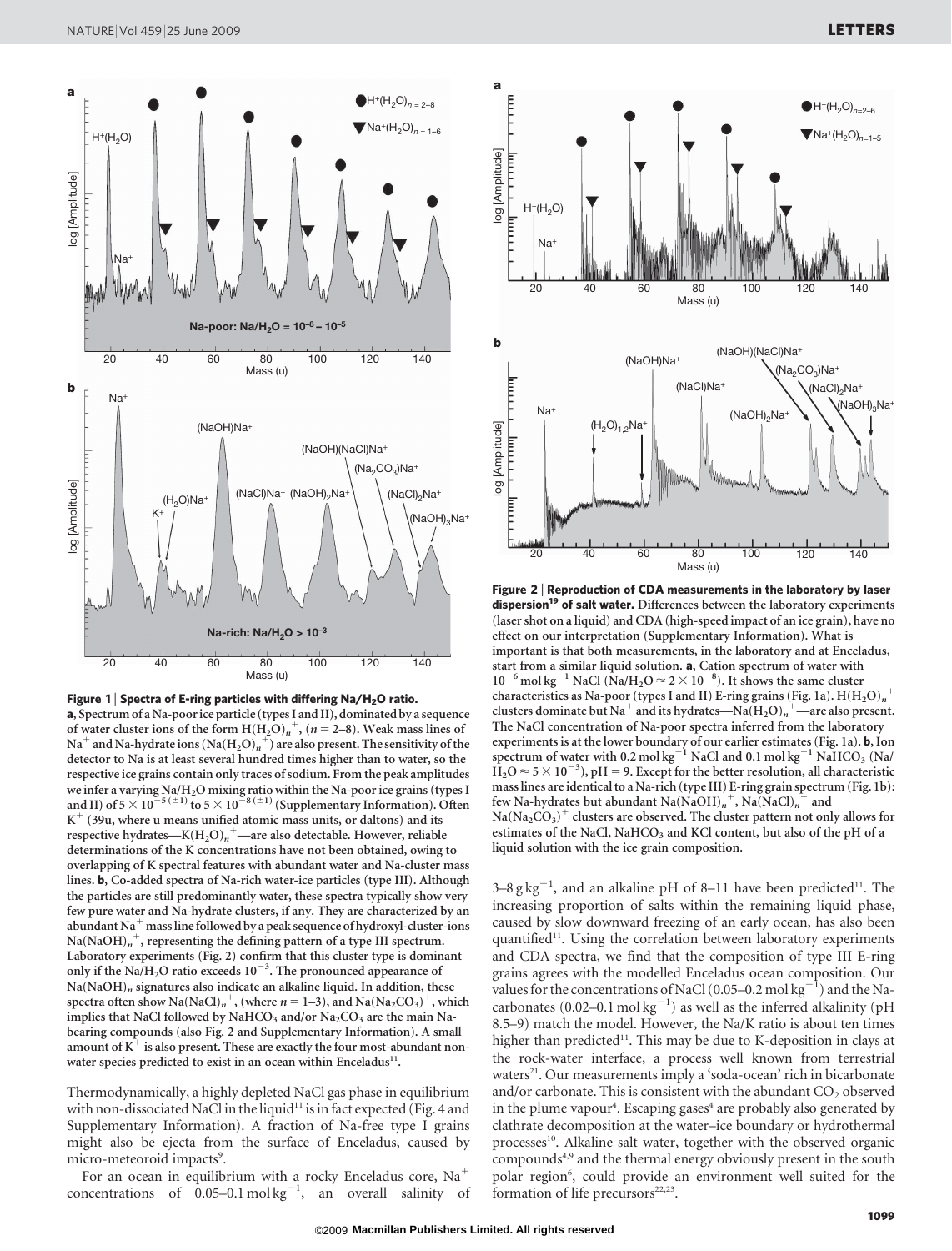

Figure 3 <sup>|</sup> Schematic of how liquid dispersion and condensation from vapour form ice particles with very different Na content. a, Na-rich grains. Aerosollike droplets (blue) are generated by dispersion above the salty liquid. They preserve the ocean's composition. Such droplets (submicrometre- to micrometre-sized) would condense some additional water from the supersaturated gas<sup>7</sup> that drags them towards the surface. Therefore, the salt content of Na-rich (type III) grains can be considered a lower limit for the

Individual plume sources stay active for years $24$ , implying outflow from a large reservoir. Moreover, given the observed gas production rate<sup>2</sup> ( $\sim$ 150–300 kg s<sup>-1</sup>), it can be shown (using heat-flow arguments)



Figure 4 <sup>|</sup> Equilibrium concentrations of NaCl in the vapour phase above a subsurface Enceladus water reservoir. The calculated NaCl vapour concentration (Supplementary Information) is plotted for the case of a slightly salty ocean  $(0.05 \text{ mol kg}^{-1})$ , diamonds), an earth-like ocean  $(0.5 \text{ mol kg}^{-1}, \text{triangles})$  and a NaCl brine close to the eutectic concentration  $(5 \text{ mol kg}^{-1})$ <sup>1</sup>, squares). The dissolved ions,  $\mathrm{Na}^+$  and  $\mathrm{Cl}^-$ , cannot evaporate owing to their high solvation energy, so the concentration of NaCl in the vapour depends on the solvation energy of the small fraction of undissociated NaCl dipoles existing in the liquid. We constrained the range of plausible solvation energies to 0.3–0.6 eV per molecule (Supplementary Information). The grey area shows the Na concentration inferred for Napoor (types I and II) E-ring particles. For a wide range of plausible solvation energies and NaCl molalities in the ocean, the measured Na content is in agreement with that of vapour evaporated from a salty ocean. The initially low vapour concentration of molecular alkali compounds is probably further depleted by the higher condensation rates of such refractory compounds (for example, at the crack walls).

surface of an Enceladus ocean. b, Na-poor grains. The standard formation of ice grains by condensation of water vapour ascending from the liquid reservoir with subsequent growth and transport in the vent<sup>7</sup>. The particles initially have the same low ratio of  $\text{Na}/\text{H}_2\text{O}$  as the gas (Fig. 4). By direct or indirect interaction (such as via crack walls) with the Na-rich grains, they may be further enriched with Na-salt traces. Therefore, the salt content of the Napoor grains can be considered an upper limit for that of the plume gas.

that the area of the liquid–gas interface must be at least of the order of square kilometres (Supplementary Information). This requires large vapour chambers above the liquid that narrow to the vent channels. A local enhancement of salinity (owing to evaporation) will be rapidly mixed with the bulk of the liquid. The salt-enrichment of the reservoir is a slow process, not violating the steady-state assumption for vent dynamics<sup>7</sup>. For example, the timescale for evaporation (and increasing salinity) even for an isolated liquid reservoir of an equivalent radius of 10 km would be 300,000 years (Supplementary Information).

So far, no atomic Na or K has been detected in Enceladus' environment by spectroscopy<sup>12</sup>. This does not contradict our results. The sodium in the plumes is almost entirely located in the type III grains. On a very low level, dissolved alkali salts (NaCl and KCl) evaporate only in molecular (not atomic) form (Fig. 4 and Supplementary Information). Moreover, any free alkali atoms will quickly react in a water vapour environment<sup>25-27</sup>. However, particles are subject to plasma sputtering in the E ring and over decades embedded alkali compounds will be slowly released from the grains. The current detection limit for optical Na emission in E-ring gas is equivalent to a Na/ H<sub>2</sub>O mixing ratio<sup>12</sup> of  $7 \times 10^{-6}$ . Making the (simplified) assumption of similar particle masses in Na-rich and Na-poor populations, the average  $Na/H<sub>2</sub>O$  ratio (types I, II and III) in E-ring ice grains is estimated to be  $3 \times 10^{-4}$  to  $3 \times 10^{-5}$ . However, most of the total ejected grain mass falls back to the moon's surface<sup>7,28</sup> (the cryovolcanically active regions should be covered with Na-bearing plume particles), so the particle total mass ejected into the E ring is about 200 times less than the mass of water vapour<sup>2,5</sup>. Therefore, the overall Na/ H<sub>2</sub>O E-ring mixing ratio is diluted to roughly  $10^{-6}$ – $10^{-7}$ , significantly below the optical detection limit.

## Received 4 September 2008; accepted 6 April 2009.

- 1. Dougherty, M. K. et al. Identification of a dynamic atmosphere at Enceladus with the Cassini magnetometer. Science 311, 1406–1409 (2006).
- 2. Hansen, C. J. et al. Enceladus' water vapor plume. Science 311, 1422-1425 (2006).
- 3. Spahn, F. et al. Cassini dust measurements at Enceladus and implications for the origin of the E ring. Science 311, 1416–1418 (2006).